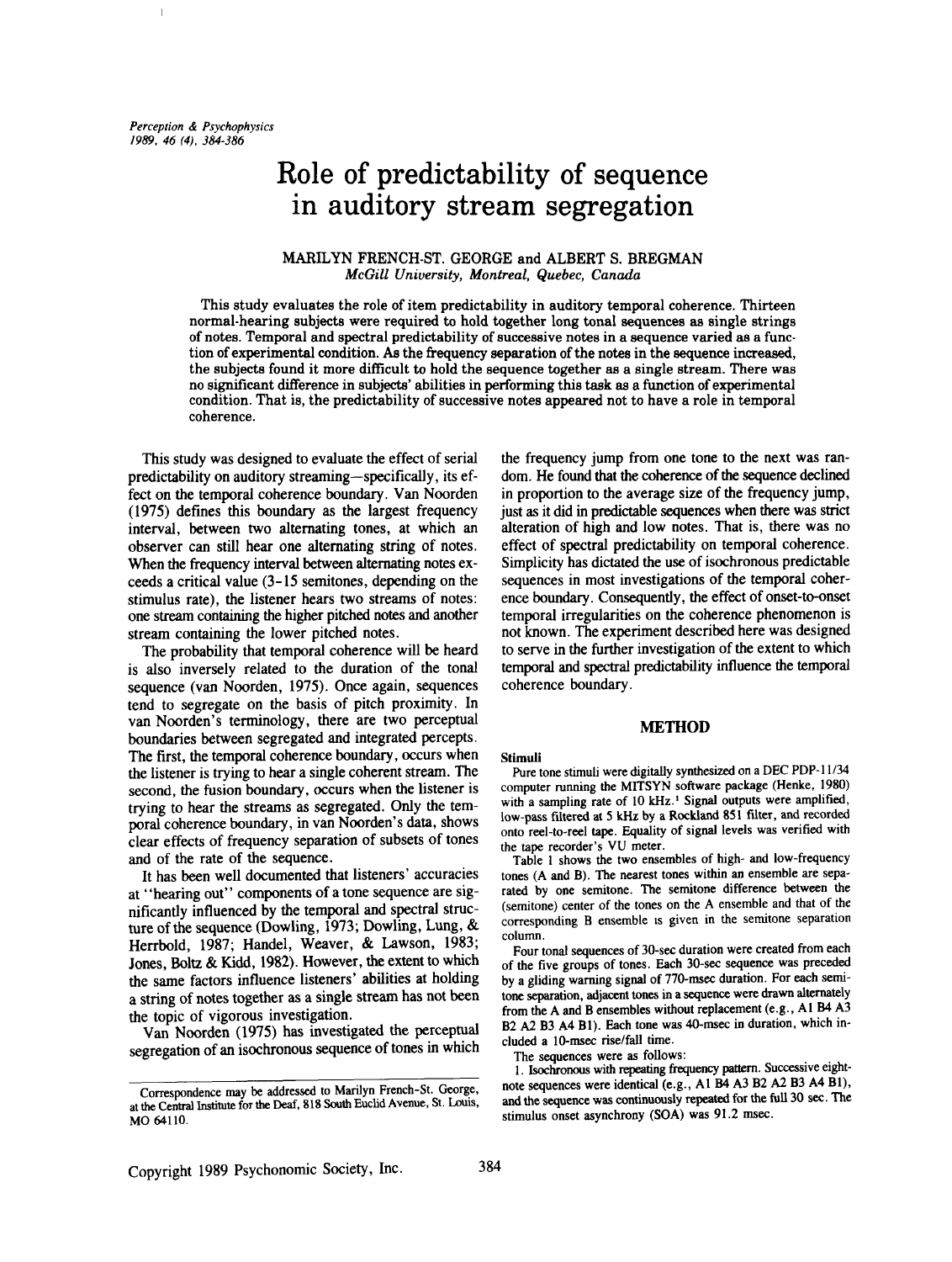|       |            | High- and Low-Frequency Four-Tone Ensembles by<br><b>Semitone Separation of Ensemble Centers</b> |     |     |      |      |      |      |      |  |
|-------|------------|--------------------------------------------------------------------------------------------------|-----|-----|------|------|------|------|------|--|
|       |            | Ensemble                                                                                         |     |     |      |      |      |      |      |  |
|       |            | A                                                                                                |     |     |      | R    |      |      |      |  |
| Group | Separation | Al                                                                                               | A2  | A3  | A4   | B1   | B2   | B3   | B4   |  |
|       |            | 880                                                                                              | 932 | 988 | 1048 | 932  | 988  | 1048 | 1108 |  |
| 2     | 2          | 880                                                                                              | 932 | 988 | 1048 | 988  | 1048 | 1108 | 1176 |  |
| 3     |            | 830                                                                                              | 880 | 932 | 988  | 988  | 1048 | 1108 | 1176 |  |
| 4     | 4          | 830                                                                                              | 880 | 932 | 988  | 1048 | 1108 | 1176 | 1244 |  |
|       |            | 784                                                                                              | 830 | 880 | 932  | 1048 | 1108 | 1176 | 1244 |  |

**Table I**

Note--All frequencies are in hertz. Separation is given in semitones.

2. Isochronous with irregular frequency pattern. Successive tones were drawn alternately from Ensembles A and B as in Sequence 1 above. However, choice of a particular tone within the A and B ensembles was random without replacement within a given frequency separation. Successive eight-tone sequences were concatenated until a 30-see sequence was achieved.

3. Nonisochronons with repeating frequency pattern. Choice of successive tones was the same as in Sequence 1 above. However, onset-to-onset time for successive tones varied while retaining a mean of 91.2 msec across the eight successive tones. Successive SOAs (within an eight-tone sequence) were randomly chosen (without replacement) from a pool consisting of 65.6, 65.6, 91.2, 91.2, 116.8, 116.8, and 116.8 msec. Successive eight-tone sequences were concatenated until a sequence of 30-see duration was achieved.

4. Nonisochronous with irregular frequency patterns. Within an eight-tone sequence, the mean SOA was 91.2 msec. Choice of onsetto-onset interval was identical to that in Sequence 3 above, whereas the choice of frequencies was governed by the rules for Sequence 2 above.

#### Experimental Design

The experiment may be described as consisting of a two-factor repeated measures design. The first factor, frequency separation of the high- and low-frequency ensembles, had five levels: 1, 2, 3, 4, and 5 semitones. The second factor, experimental condition, had four levels: regular, unpredictable pitch sequence, unpredictable rhythm, and unpredictable pitch sequence and rhythm.

The subjects received each experimental condition on a separate day. The order of conditions was randomized across subjects. For a given sequence type, six blocks of trials were presented. Each block contained one sequence from each of the frequency separations. Order of presentation was randomized within each block.

#### Subjects

Thirteen people with hearing levels better than or equal to 20 dB HL at the octave frequencies 250-4000 Hz participated. All subjects received a modest honorarium for their participation.

#### Task

Tone sequences were presented binaurally via TDH39 headphones at 65 dB SPL. The subjects' responses were recorded on an IBM XT computer. The subjects were told that each trial *consisted of* a warning signal immediately followed by a 30-see sequence of tones. The subjects were instructed to press "G" on the computer keyboard as soon as they heard the sequence start. This started a internal timer in the IBM computer. The subjects were then told they should try to hold the sequence together as a string of tones and to indicate when this was achieved by pushing the *"SHIFT"* key. If the sequence split into two or more co-occurring streams, if they had a foreground/background percept, or if tones "popped" out of the sequence, they were to release the "SHIFT" key and

try to pull the sequence together again. As soon as this was achieved, they were to press "SHIFI"' once again. This process continued until the 30-see sequence was completed. Pressing and releasing the "SHIFT" key activated time markers. Thus the total time an individual was able to hold onto a single-string percept over the 30-see sequence could be calculated. Prior to each condition, each subject was presented with nine training trials. The stimuli presented during these trials represented the extreme percepts--that is, strings that could easily be held together (1 -semitone separation) and streams that could not be held together (5-semitone separation). The subjects were required to meet a pretest criterion of over 20 sec of holding a *single-stream* percept when the frequency separation was one semitone, and less than 10 sec for the 5-semitone separation.

## **RESULTS**

**Figure 1 illustrates the time (averaged over six trials per condition per frequency separation) during which participants heard a single-string percept as a function of frequency separation between the A and B tone ensembles for each condition.**

**The time for which subjects could maintain a string percept diminished as the frequency separation increased**



Figure 1. Mean duration of single-stream percept as a function **of predictability of** sequential tones. Condition A: Isnehronons with repeating trequency pattern. Condition B: Iseehronons with irregular frequency pattern. **Condition C: Nonisechronous with repeating** frequency pattern. Condition D: Nonisochronous with irregular frequency patterns.